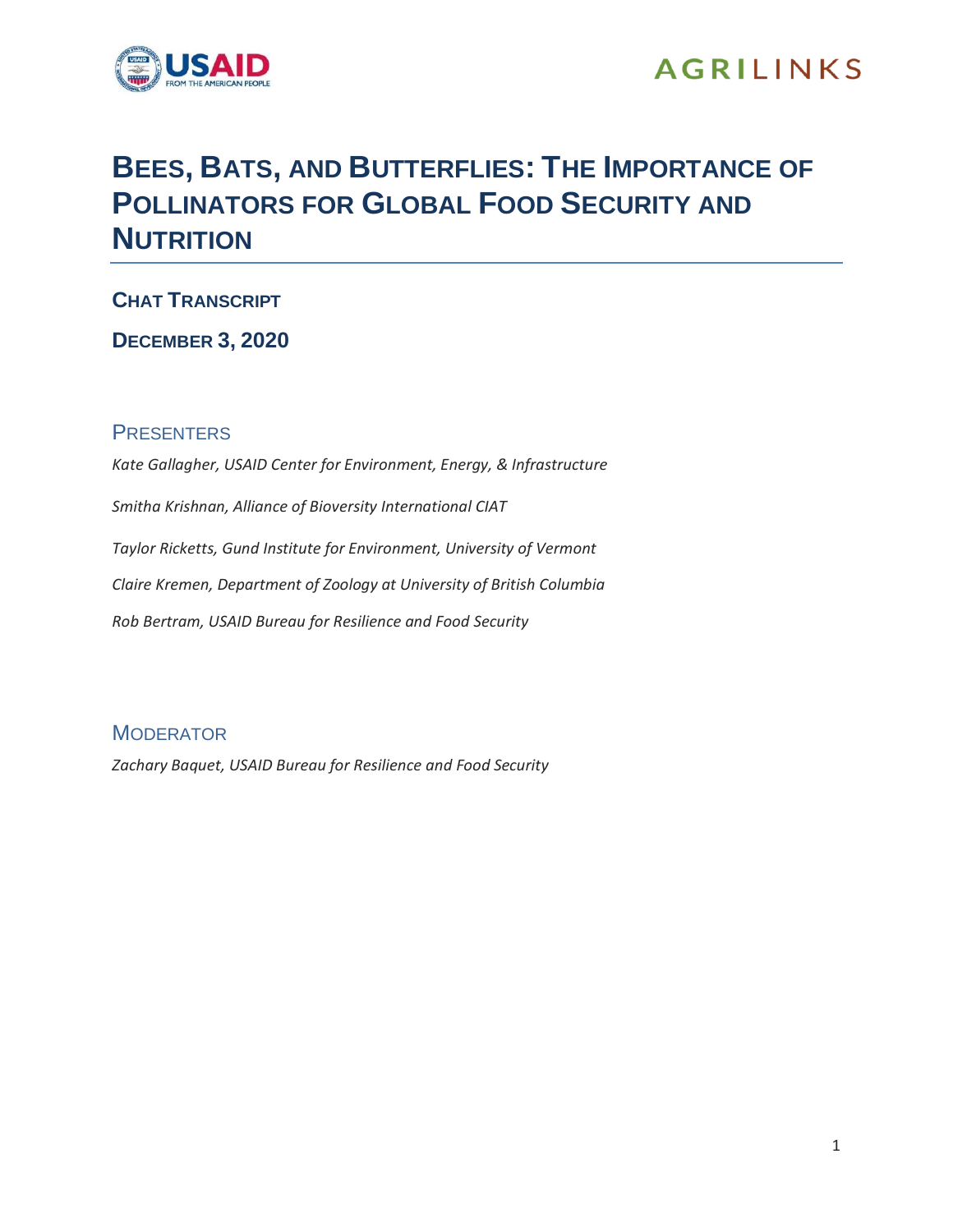Adam Ahmed - Agrilinks: Greetings everyone, let us know where you're joining from today.

Mukundi Mukundamago: Greetings from Kenya

Adam Ahmed - Agrilinks: Welcome Makundi!

Lisa Prudnikow: Greetings from Germany ;-)

Adam Ahmed - Agrilinks: Hi Lisa, glad to have you with us all the way from Germany

Michael Butschek: Hallo, Welcome to everybody, I am joining from Mozambique, Beira

Raymond Grant: Good morning everyone

Raymond Grant: Joining from Washington, DC

Zachary Baquet (USAID): Welcome All! Zachary Baquet with USAID's Bureau for Resilience and Food Security in DC

Aunu Rauf: Greetings from Indonesia

Adam Ahmed - Agrilinks: Greetings Aunu

Brian Hirsch: Calling in from Metropolitan Washington DC.

Diana Tixi: Good morning

Adam Ahmed - Agrilinks: Hi Brian and Diana

M Marshak: hello from Eswatini

JESSICA BAROGA-BARBECHO: Good evening from the Philippines!

Taylor Ricketts: I'm joining from Vermont, USA

Enock Mutemeri: Good evening from Harare

Enock Mutemeri: Zimbabwe

Dick Tinsley: dick tinsley in Colorado

Adam Ahmed - Agrilinks: Hi Marshak, Jessica, Enock and Dick!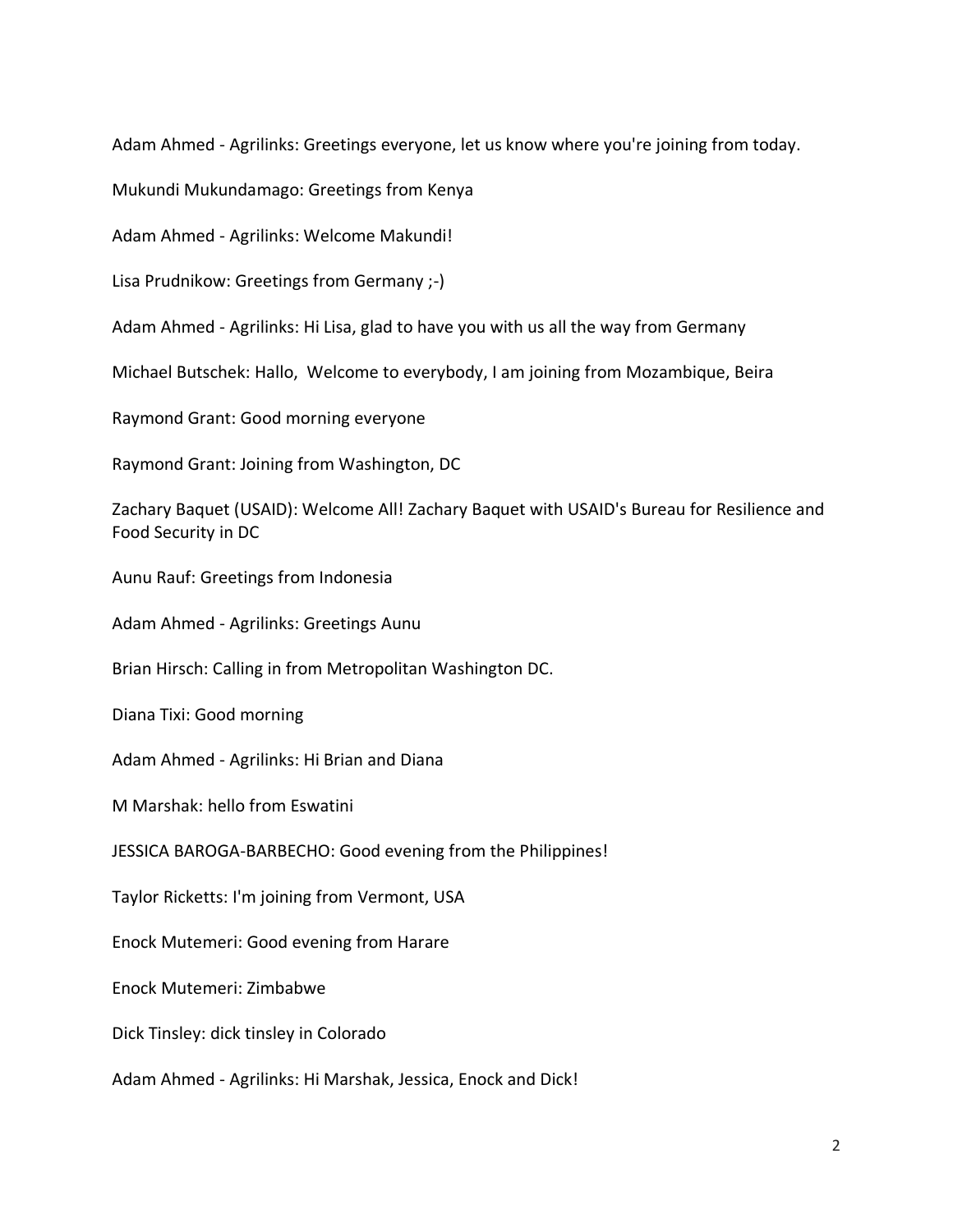Renaud Colmant: Greetings from Rome Zachary Baquet (USAID): Hello Renaud! Thank you for joining us Indah Putri Januar Yustia: Greetings from Indonesia Sarah Chu 2: Hello from Michigan! Zachary Baquet (USAID): Good Evening Indah! Anton van Engelen: Joining from Kyrgyzstan Zachary Baquet (USAID): Welcome Sarah and Anton! Glad you could join us Gabriela Doria 2: Good morning from Bogotá, Colombia!  $\mathbb{Q}$ Felipe Librán Embid: Hello from Uruguay Elon Gilbert: good morning from the Jocko Valley Noubia Gribi: Good morning from Wahsington DC. Noubia Gribi at We-Empower US based NGO Indranil Bhattacharjee : Hi, good evening from India, Indranil Bhattacharjee Gabriela Wiederkehr Guerra: Greetings from the Dominican Republic! Looking forward for the session! Adam Ahmed - Agrilinks: Greetings Noubia, Elon and Felipe! Claire Kremen: hello from vancouver, british columbia Lana Howard: Good afternoon from the UK Smitha Krishnan: Hello from India, Bangalore! Zachary Baquet (USAID): Hello Gabriela, Felipe, and Elon! Thank you for joining us today!

Emily Hirata: Calling in from USA

Qurrotu Ayunin : Hello from Indonesia

Pamela Thompson: Hello from Washington, D.C., USA

Tereza Giannini: hello from Brazil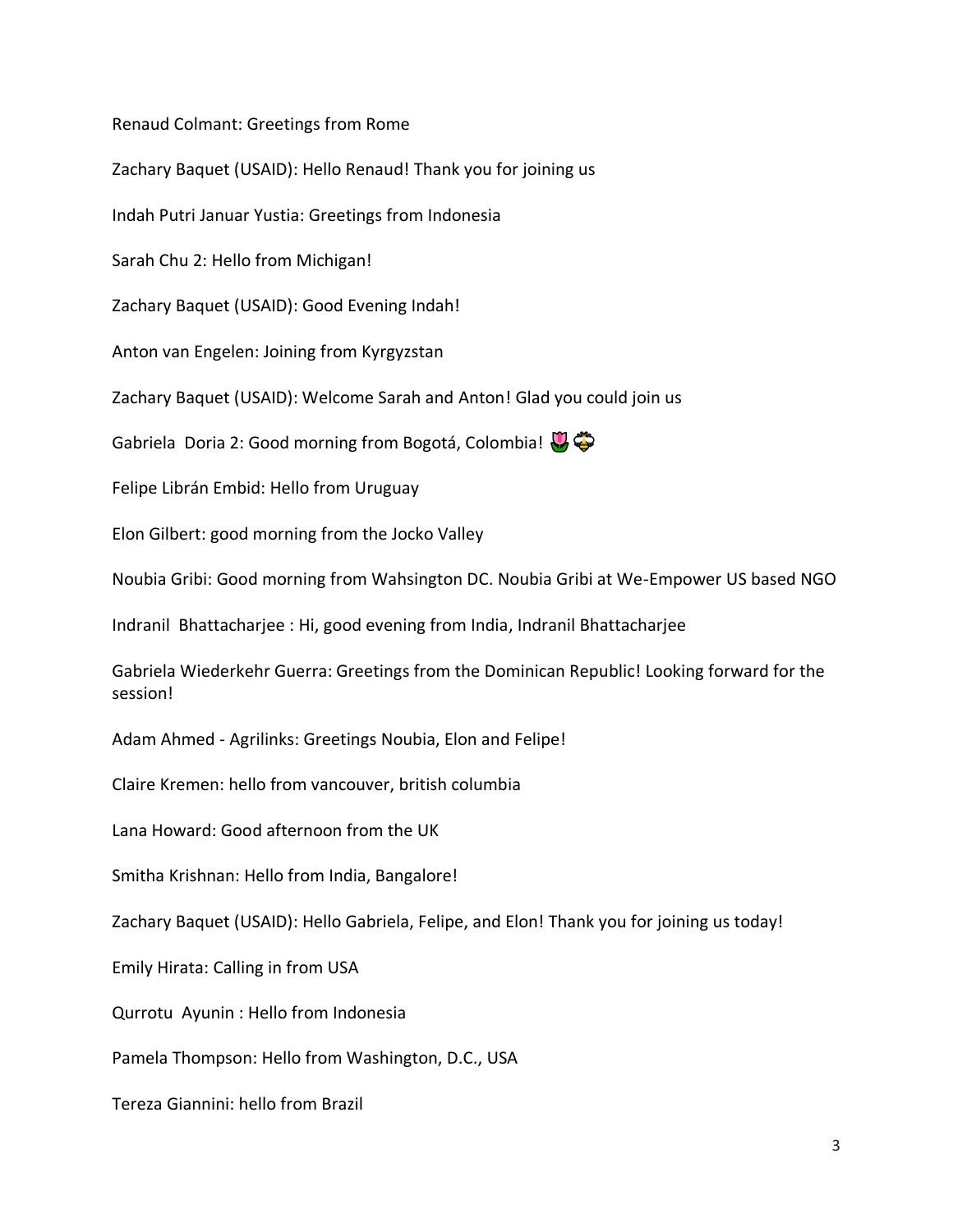Kari Flores: Hello from Northern California, USA Zachary Baquet (USAID): Welcome Noubia, Indranil, and Claire! Paul Mason: Good Morning from Albany New York John Porterfield: Hello from Cuenca, Ecuador Pranata Barua: Good morning from Ottawa, Canada Bill Thomas 2: Greetings from the RFS BEO! Julio Gomez 2: Hello from El Salvador Rick Peyser 2: Rick Peyser - Underhill Ctr., Vermont sabine weber: Hello from the Netherlands Eva Christensen: Hello all! In Alexandria, Virginia USA Manuel Narjes: Greetings from Stuttgart, Germany Nic Dexter: Hello Nic Dexter from Land O'Lakes Venture37 in Chimoio, Mozambique Mallory Orme: Hello from Arlington, VA and the AFR Bureau! Celestina Jochua: CelestinaJochua: from IIAM, Mozambique Darlene Gunther: Greetings from Tennessee, USA Odiney Alvarez-Campos: Good morning from West Lafayette, Indiana Zachary Baquet (USAID): Hello Mallory, Celestina, and Darlene! Thanks for joining Amadou DIANE: Amadou Diane/AEG/ Mali Missiom Daniel Abrahams: Hello all from Asheville, NC Edo Lin: Hi; this is Edo Lin from Cambodia Faith Bartz Tarr: Hello from USAID/RFS in VA Zachary Baquet (USAID): Greetings Manuel, Eva, and Sabine! Glad to have you with us today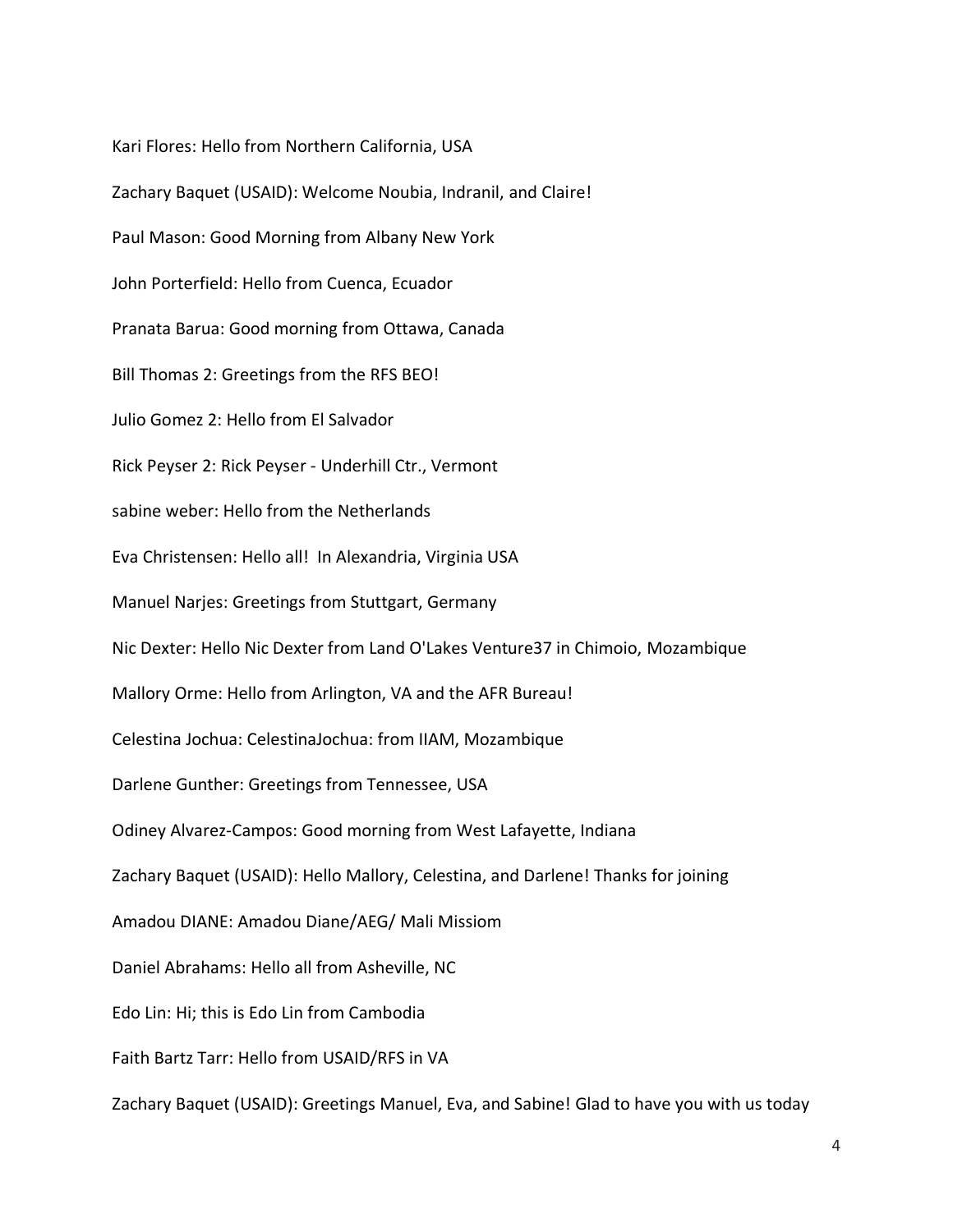Zia Ahmed: Hi this is Zia Ahmed/Bangladesh

Zachary Baquet (USAID): Hi Faith!

Zachary Baquet (USAID): Good Evening Zia!

Sara Duran: Hello from El Salvador

Bronwyn Llewellyn: Greetings from Washington, DC! Extra special hello to Taylor Ricketts who I worked with long ago!

Zia Ahmed: @Zachary Thanks and welcome

JESSICA BAROGA-BARBECHO: Hi! I'd like to ask if my screen is not working? is there a presentation?

Noubia Gribi: can you pls add the link to the USAID publication?

Zachary Baquet (USAID): Welcome Sara, Edo, and Daniel!

Adam Ahmed - Agrilinks: https://rmportal.net/biodiversityconservationgateway/projects/current-global-projects/bridge/bridge-resources/the-importance-of-wildpollinators-for-food-security-and-nutrition

Adam Ahmed - Agrilinks: Link to Pollinators report

Zachary Baquet (USAID): Link to the Agrilinks Pollinator Month page: https://www.agrilinks.org/post/importance-pollinators-food-security-and-nutrition

Noubia Gribi: Adam, thank you so much!

Noubia Gribi: Thank you Zachary

Zachary Baquet (USAID): @Jessica we are doing introductions now. Presentation to start shortly

JESSICA BAROGA-BARBECHO: Thank you @Zachary!

Indah Putri Januar Yustia: Thank you, Zachary. Would you like to tell me why I can't see the presentation?  $\left( \cdot \right)$ 

Alioune Touré: Alioune Touré from Senegal. Hi & Thanks

Brian Hernandez: Hi Indah, are you connected on a computer/laptop or on a mobile device?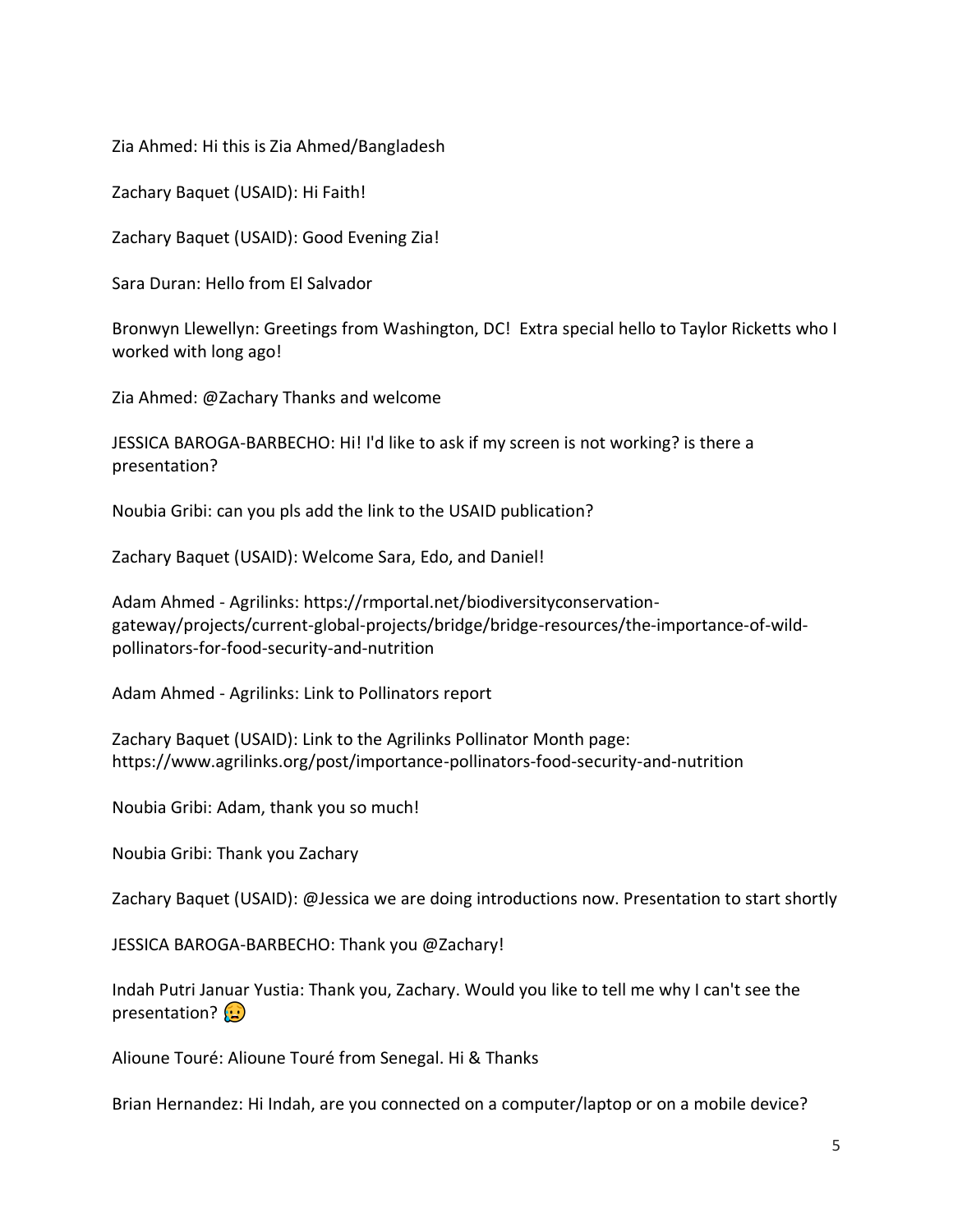Indah Putri Januar Yustia: A mobile device, Brian.

Muhammad Tariq: Muhammad Tariq from Pakistan. Good morning to everybody

Brian Hernandez: Okay, I would recommend connecting through a computer

Zachary Baquet (USAID): Welcome Alioune and Muhammad!

Muhammad Tariq: I cannot see presentation or video

Muhammad Tariq: please tell me what can I do?

Kate Gallagher: MUhammad, are you on a computer?

Indah Putri Januar Yustia: Okay, can I rejoin after I change using my laptop?

John Porterfield: Relationship of pesticide use and pollinators: Do we know the role pollinators may play in offsetting the damages of insect pests? Also, do we know the benefit of "precision" placement of insecticides in maintaining adequate pollinator services?

Brian Hernandez: @Indah, you should be able to as long as you follow the same link that should be in the invite

Collin VanBuren 4: To those having technical difficulties, I was also having trouble and rejoined with no problems!

Indah Putri Januar Yustia: Thank you very much, Brian.

Kate Gallagher: Thanks for letting folks know @Collin!

Edo Lin: Here in SEA there is very little understanding of the role of bees. farmers actually think that bees destroy flowers.

Brian Hernandez: My pleasure, @ Indah

Collin VanBuren 4: @Edo wow! That's really surprising

Collin VanBuren 4: but good to know--thanks for sharing

Marc AMESSI: Hi, Marc from Togo

Kate Gallagher: @Edo, I had heard that can be an issue before! Highlights the need for education, I think.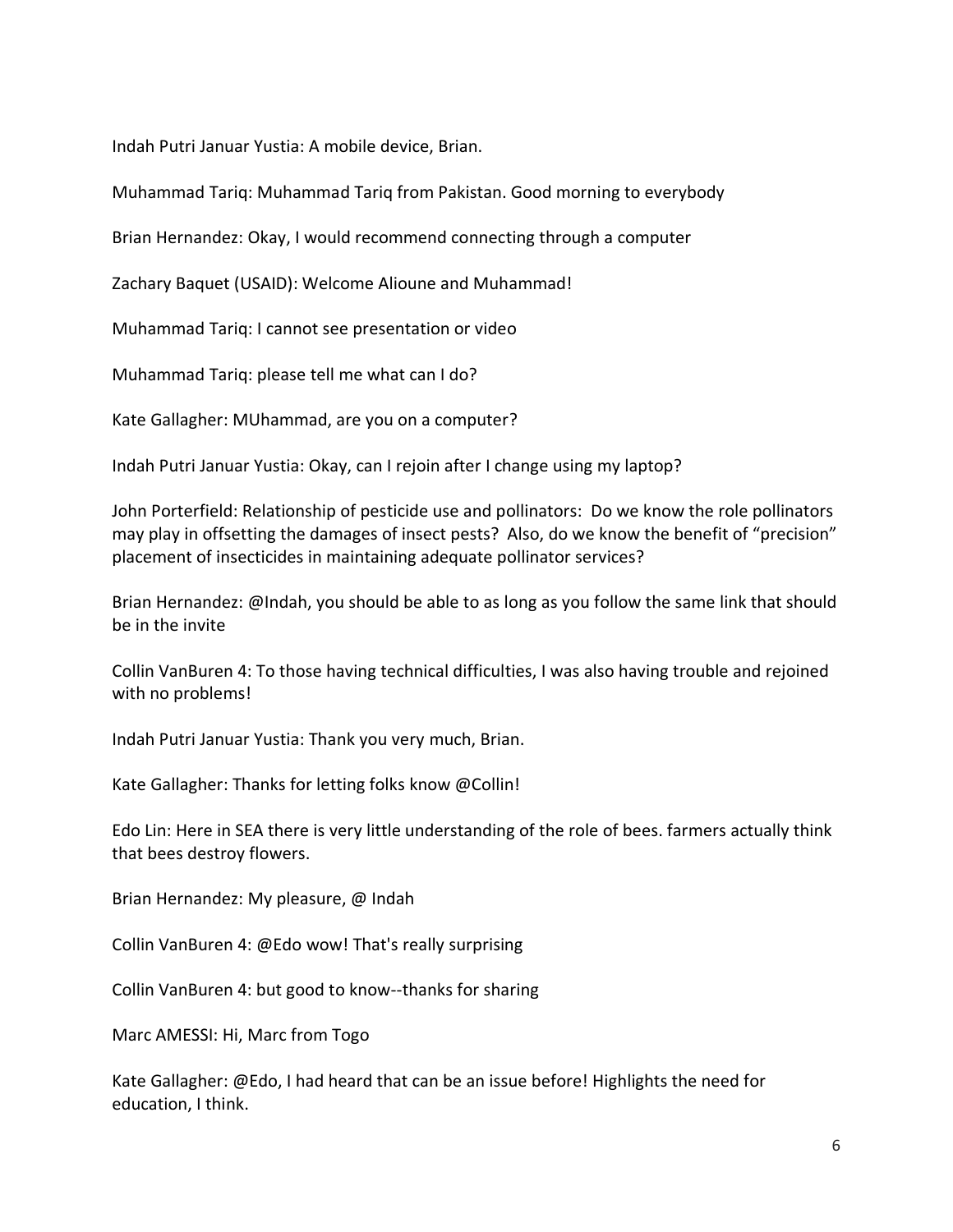Edo Lin: we are working with a pollination service provider in Cambodia and will produce a video as well to eductae.

Collin VanBuren 4: It reminds me of a study on how frogs were thought to eat cardamom seeds and were disliked by farmers before it. More education, for sure.

Brent Simpson: Maybe interesting: Crops, Weeds and Pollinators (FAO, 2015) http://www.fao.org/3/a-i3821e.pdf

Edo Lin: We have evidence that for instance in longan production and cashew bees are very beneficial.

Dr. Md. Salim Ullah Khan Eusufzai: Hi, Greeting to all .Dr. Md. Salim Ullah Khan Eusufzai from Bangladesh

Zachary Baquet (USAID): Thank you for sharing @Brent

Kate Gallagher: Thanks for sharing, @Brent. I'm going to nab these and see if we can sharein our follow up email at the end.

Zachary Baquet (USAID): If you have questions, please enter them in the chatbox

Anton van Engelen: Are wild bees affected equally badly by Varroa as honey bees?

Noubia Gribi: amazing presentation,

Bill Thomas 2: Clearly pollinators are ag inputs -- just like fertilizers, high-quality seeds, and pesticides.

Dick Tinsley 2: For smallholder communities where field size is only 0.5 ac, how naturally does this level of diversification occur?

Marc AMESSI: Can there be a negative impact in expanding managed honey bees ?

Edo Lin: The advantage of the European bee (apis melifera) is their radius for foraging. Some native bees in Cambodia have a very limited radius (500 m or less).

Emily Hirata: Have there been any studies in LMICs that show reduced malnutrition rates (so less MAM and SAM) with increased pollinator levels?

Noubia Gribi: much needed for my project in Lebanon where small holderfarmers are hit hard by the pesticides prices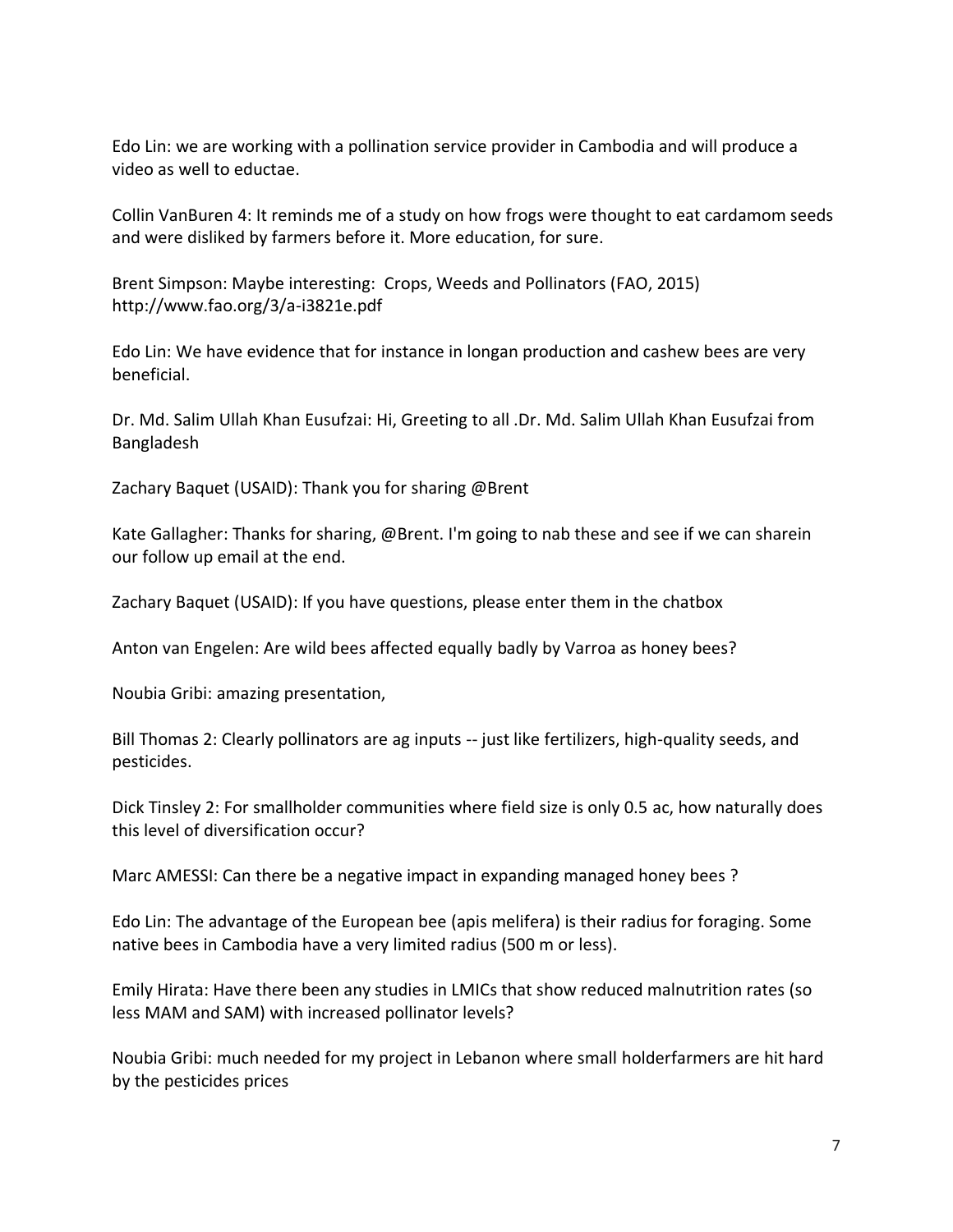Noubia Gribi: how about honey production

Taylor Ricketts: wild bees aren't affected by varroa, but they do have other diseases and pathogens. And some of them can jump from honeybees to native bees.

Claire Kremen: Managed honey bees are indeed like agricultural inputs. Naturally occurring pollinators are what we would call an "ecosystem service" that we can provide in the environment through how we manage the farm and surrounding landscape.

Claire Kremen: There can be competition between honey bees and native bees which can have a negative influence on the native bees.

Bill Thomas 2: Right! Ecosystem service!

Collin VanBuren 4: The point about native pollinators doubling crop production was super great as an example of how increased (functional?) diversity increases ecosystem function. I wonder if we know how declines in pollinators in the United States or elsewhere has affected crop production. Do we have an estimate of how productive we'd be now if pollinator systems were still healthy?

Brent Simpson: Also some earlier work: Tools for Conservation and Use of Pollinator Services: Initial Survey of good practices (FAO, 2008) http://www.fao.org/fileadmin/templates/agphome/documents/Biodiversitypollination/SURVEY\_DEC\_08\_Small.pdf

Claire Kremen: Yes for cashew and longan -- pollinator dependent plants

John Porterfield: Dr. William Mitsch's concept of "WetLaCulture," establishing (often reestablishing) wetland in proximity to cropland that will store and replenish nutrients for agriculture production, may also provide the hedgerow, and proximity to natural area that supports pollinators. Mitsch was featured on NOAA webinar Troubled Waters and Troubled Planet: 50 years since the first Earth Day

Edo Lin: Thanks Claire; I agree that introduction of Apis melifera could affect the local ecosystem. We are studying better management of native bees as well.

Marilyn Balderas: Greetings everyone! Marilyn Balderas from the Philippines

Claire Kremen: for smallholder agriculture -- if the field is really small and they only plant one thing -- yes, its a sort of 'monoculture' but if the surrounding fields are planting other things, there can still be a lot of heterogeneity. also smaller fields naturally have more edges and edges tend to have weeds -- weeds with flowering resources are also good for pollinators, although perhpas not as good as a planted flower strip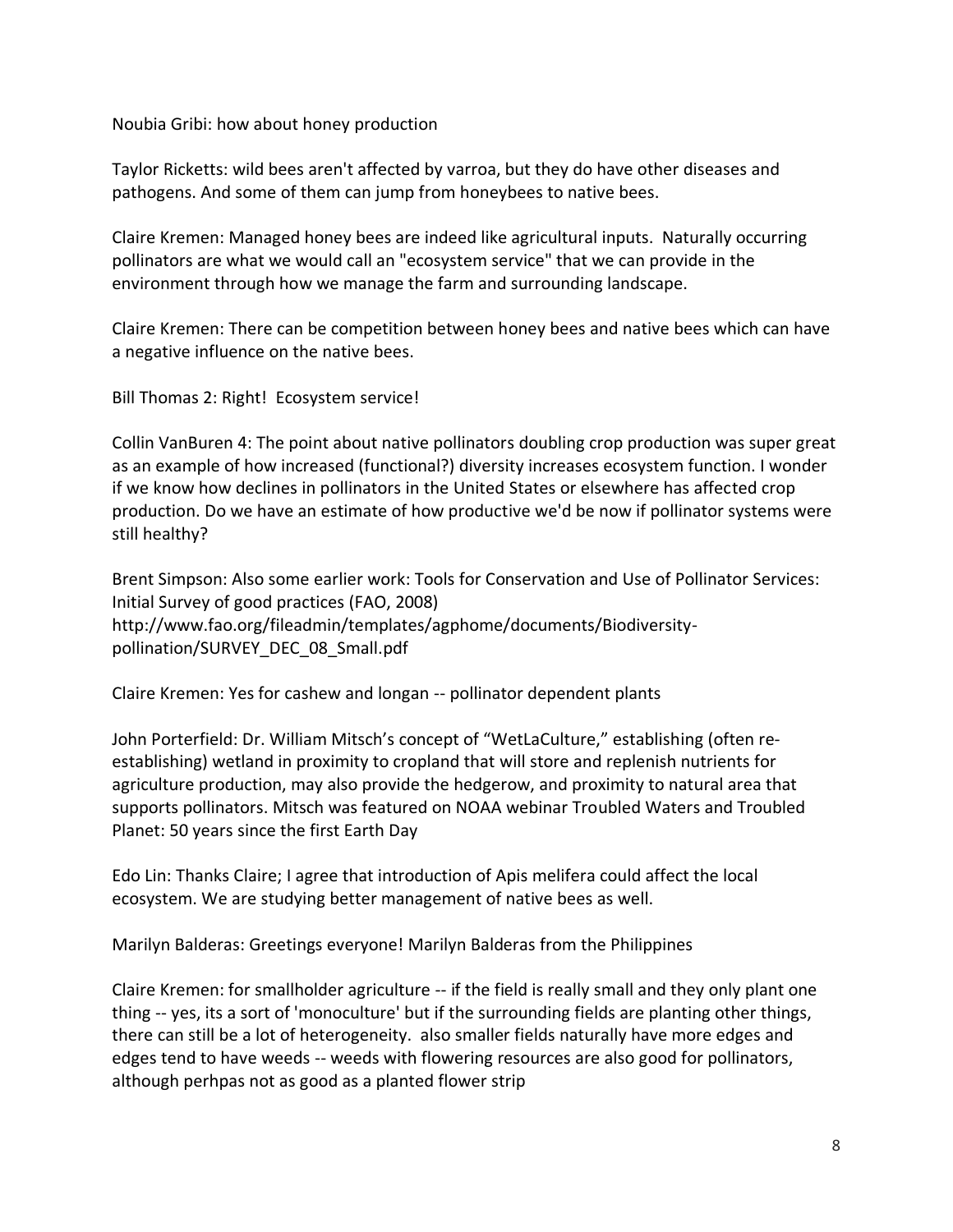Zachary Baquet (USAID): Welcome Marilyn! Thank you for joining

JESSICA BAROGA-BARBECHO: for Dr Krishnan, what is your hypothesis in your study?

Zachary Baquet (USAID): After Smitha we will pause for any clarifying questions for Smitha and Claire. Please indicate who your question is directed to. Thank you

Claire Kremen: Back to the question Edo about foraging range -- its good to have species with shorter foraging ranges also as they will visit the crops right next to their nest. so if you can get them to nest in the field border or adjacent forest patch, then they will visit those nearby crops. But again, I vote for diversity! having a mix of species with different foraging ranges is good to promote services in different ways -- more resilience.

Edo Lin: What is the experience of 'hiving' native bees? I believe that Apis dorrsata can also be hived

Javier Chaparro: Will the signicant use of honey bees impact negatively the population of native wild bees in the same area?

John Porterfield: We'd pay double world GDP if civilization were required to "buy" (duplicate?) ecosystem services. Needs to be accounted in the Cost of Climate Change. > https://www.sciencedirect.c...

Collin VanBuren 4: Thank you both!!

Claire Kremen: Thanks Taylor, good answer. I can add some of those studies in the chat too.

Collin VanBuren 4: I wanted to ask my question in part because I feel like the storytelling behind pollinator loss might benefit from highlighting how we have hindered our production by not protecting pollinators sooner. So I'm excited to read more about your work, thank you!

Collin VanBuren 4: @John, that study sounds great but the link got cut off for me; can you resend?

Claire Kremen: Collin, for example, Button et al. 2014 Wild bumle bees reduce pollination deficits in a crop mostly visited by managed honey bees <http://dx.doi.org/10.1016/j.agee.2014.08.004>

Claire Kremen: This study shows that blueberry in British Columbia Canada could be increased by 12 - 23%. Blueberry is one of the crops that provides a lot of important micronutrients too!

Collin VanBuren 4: Oh wow! That's so great--thanks for sharing!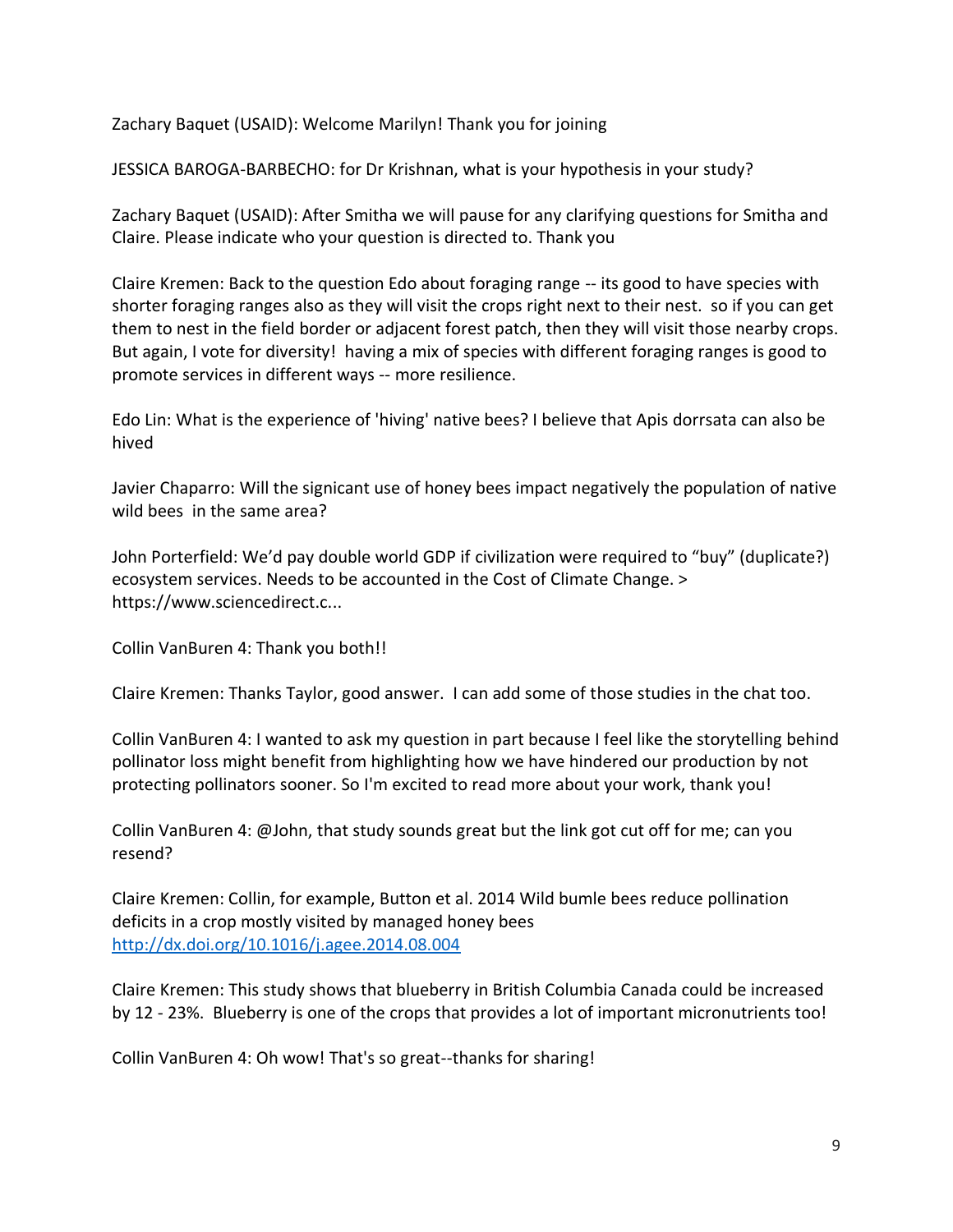Smitha Krishnan: @Edo Lin: Apis dorsata is an aggressive species. Hiving them isnt easy. Very few have been successful in hiving them

Zachary Baquet (USAID): Great conversation and sharing! Enter your questions into the chatbox

Brent Simpson: Zachary will the presentations be made available?

Emily Hirata: Will these slides be shared afterward?

Brent Simpson: Question (for any of the presenters): could you speak to the issue of the differences between the impacts climate change vs human-driven habitat change on pollinator populations. Specifically, how can we respond to a) the restructuring of pollinator environmental niches due to the direct impacts of temperature increase, and indirect changes to floral habitat due to thermal and precipitation change, and b) impacts on pollinator health due to decline in pollen protein content due to changes in the chemical composition of the atmosphere? These stressors are outside of those that can be addressed by restoration efforts.

Adam Ahmed - Agrilinks: Thes lides will be available at the end of the presentation in the file downloads pod

Adam Ahmed - Agrilinks: the slides

| Zachary Baquet (USAID): @Brent and @Emily presentation and recording will be sent out to all |  |
|----------------------------------------------------------------------------------------------|--|
| registrants                                                                                  |  |

Brent Simpson: Great, thanks!

Gudrun Stallkamp: thank you very much for the talks!

Celestina Jochua: Why the pollinaters levels reduced in Mozambique? causes?

Zachary Baquet (USAID): Will also be available on Agrilinks.org

Anton van Engelen: Celestina: how many % of your forests have been ransacked by the Chinese and their allies? There lies large part of the answer

Emily Hirata: That answered my question, thank you!

Gudrun Stallkamp: What type of questions should analyses ahead of programme design be asking to understand the pollinator situation? I'm asking this quite plainly because I don't know much about it and am hoping there might already be some standard assessment questions that others could copy/paste with pride. I am asking with a stong nturition interest angle. Thank you!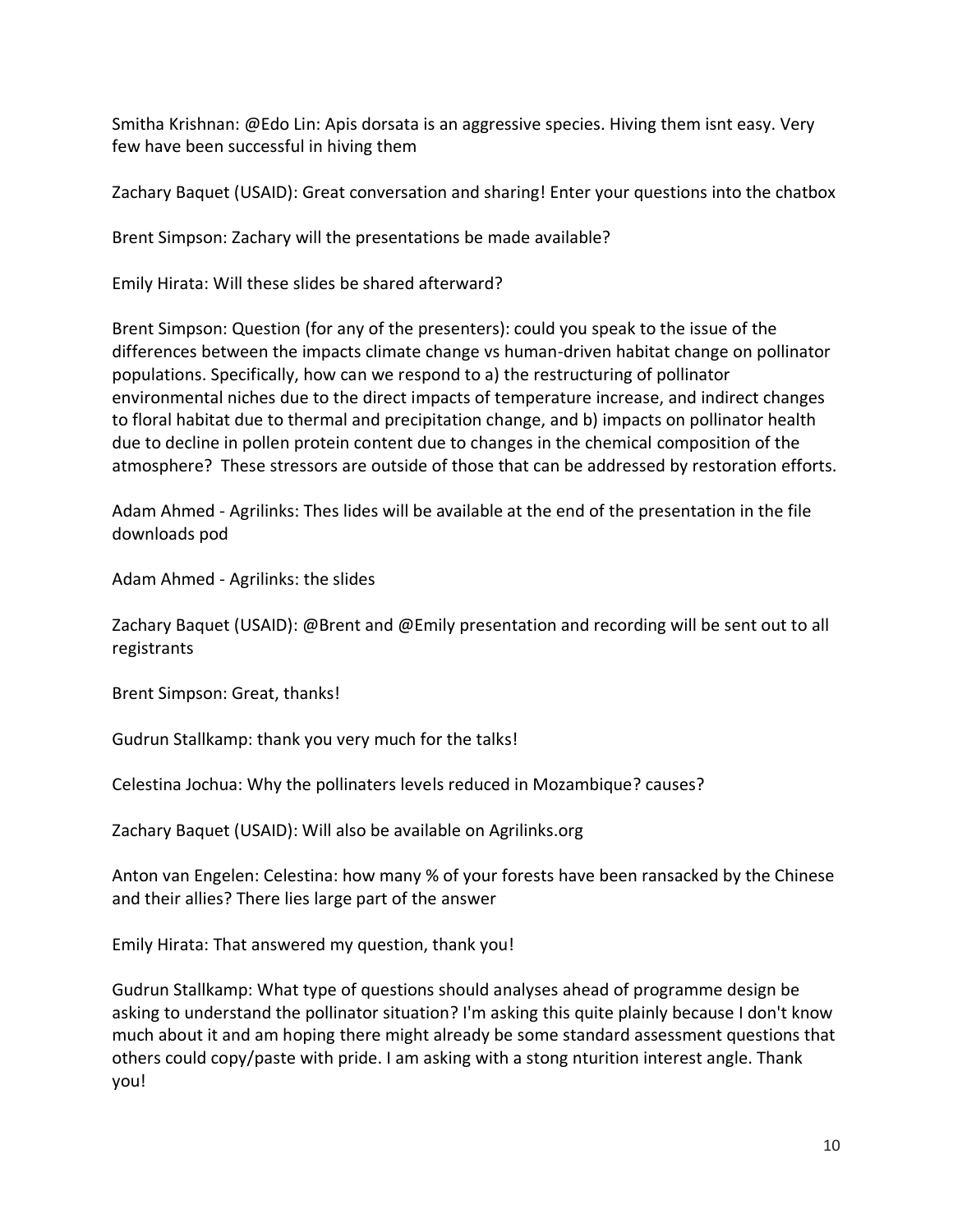Noubia Gribi: https://www.sciencedirect.c is not opening, can you pls make sure the link is correct?

Emiliano Pioltelli 2: I have a question: can pollinated crop produce more micronutrients rich fruit? Which can be the underlying mechanism?

Dick Tinsley 2: How much of the poor nutrition and lack of pollenator foods if the need to concentrate on high calorie diets to meet economic opportunities based largely on manual labor requring some 4000 kcal/day when available affordable calories is only 2500 kcal/day most going to basic metabolism?

Marc AMESSI: Can we have a study on effect of wild bees managed impact on biodiversity?

Bill Thomas 2: How can we support pollinators given the reality of agricultural pesticide use?

Anton van Engelen: The recent floods might also have reduced the quantities of wild pollinators in northenr and central Mozambique.

Alejandra Arce: Thank you for your great presentations. I am an agroecologist based in Peru and I am concerned about the impact of pesticides on pollinator communties and human health. Could the speakers point a recent study or knowledge hub addressing this couple issue?

Noubia Gribi: Do you have any evidnce or study that shows the harmful pesticides use on pollinators

M Marshak: I would also like to know about what is being done wit pesticide research to reduce impact on pollinators to reduce and change what is being used?

Claire Kremen: yes there are studies on pesticide effects on pollinators. I can add some in the chat here.

Virginia Zaunbrecher: Is there any evidence on the impact of climate change on pollinator populations (positive or negative)?

Anton van Engelen: try sciencedirect.com???

Noubia Gribi: Thanks Claire, I need to share with my participants

Noubia Gribi: Thanks Anton

Elon Gilbert: Are there studies that propose adjustments in polinator habitat and populations that might be accomodate the effects of climate change in specific locations?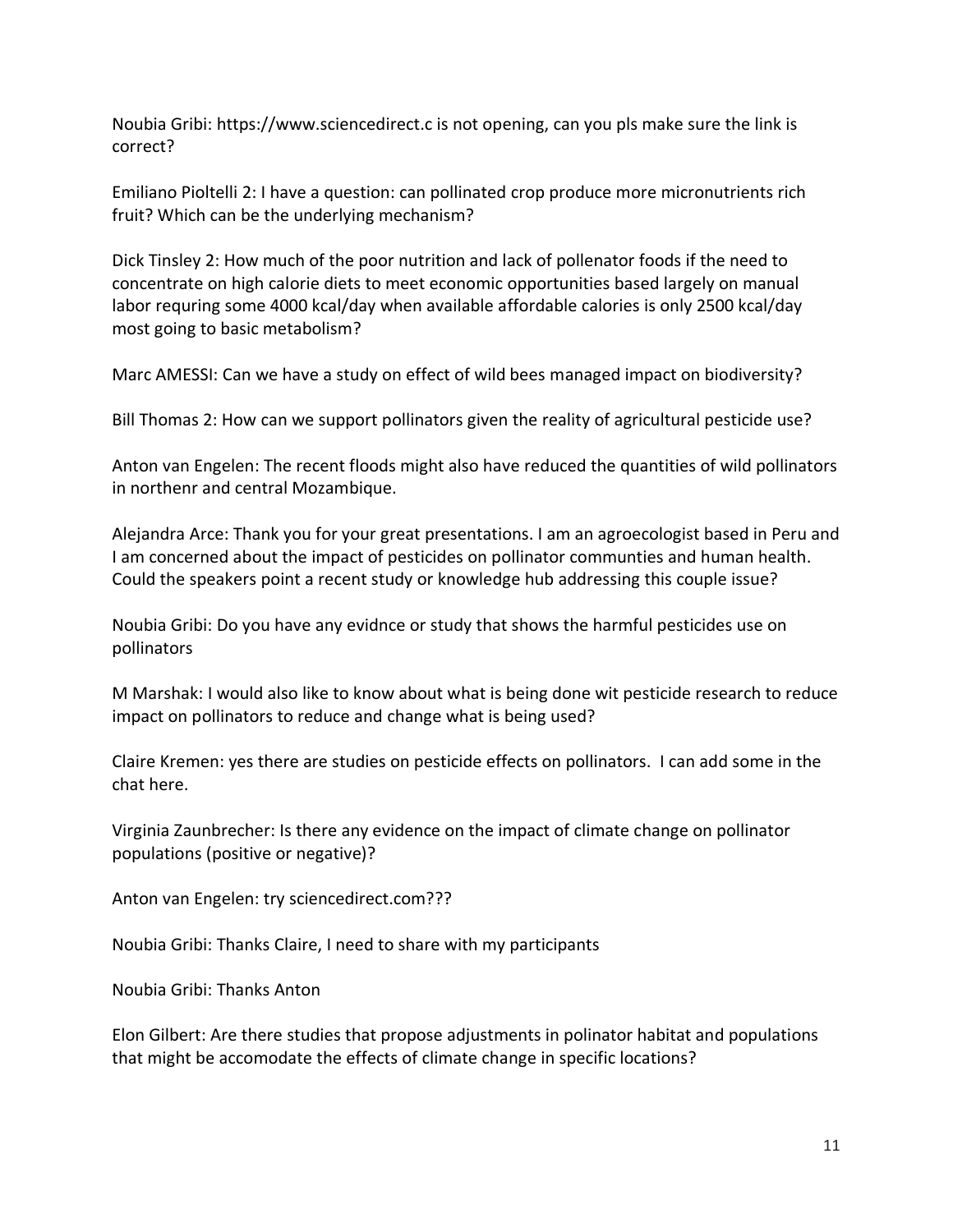John Porterfield: There is concern about zoonotic diseases jumping to humans, e.g., Covid-19. Are there risks from close contact with pollinators other than bats, e.g., bees? Is there concern about risk of human diseases jumping to our fellow creatures, including pollinators?

Claire Kremen: pesticide issue reviewed here: Ecological intensification to mitigate impacts of conventional intensive land use on pollinators and pollinationAnikó Kovács‐Hostyánszki Anahí Espíndola Adam J. Vanbergen Josef Settele Claire Kremen Lynn V. DicksFirst published: 27 March 2017 https://doi.org/10.1111/ele.12762

Anton van Engelen: habitat destruction: your miombo and other forests are being ransacked and the floods might have damanged the population

Gudrun Stallkamp: thank you both so much, this is very helpful!

Taylor Ricketts: Here are the 3 papers that I refered to in my talk:

Taylor Ricketts:<https://journals.plos.org/plosone/article?id=10.1371/journal.pone.0021363>

Taylor Ricketts:<https://royalsocietypublishing.org/doi/full/10.1098/rspb.2014.1799>

Taylor Ricketts:<https://journals.plos.org/plosone/article?id=10.1371/journal.pone.0114805>

Claire Kremen: The IP-BES report reviews the pesticide issue thoroughly and dispassionately. <https://ipbes.net/assessment-reports/pollinators>

Robert Marzec: HOw might we introduce apolyculture, hedgerows, buffers, etc., in areas such as the US Midwest, where the culture is to tear down any habitat that is not considered to be the main crop--corn, soy, etc. The hisotry continues to be farming "fencepost to fencepost". And habitat is considered a major threat to having large yields.

John Porterfield: BTW, the NOAA webinar, Leveraging AI in Environmental Science, begins an hour after this webinar

Pamela Thompson: Phenological mismatches also seem important, for wild pollinators and plants-- earlier blooming with climate change, not matching with emergence ofpollinators.

Taylor Ricketts: General range shifts in bees due to climate change: <https://science.sciencemag.org/content/349/6244/177.abstract>

Noubia Gribi: Hail has damaged much of apple flowers, leading to not only bad production this year but also pushing away pollinators? any tips ?

Taylor Ricketts: Pamela: yes good point! So ensuring that there are diverse plants, flowering at diverse times through the year, can help to alleviate those phenological mismatches.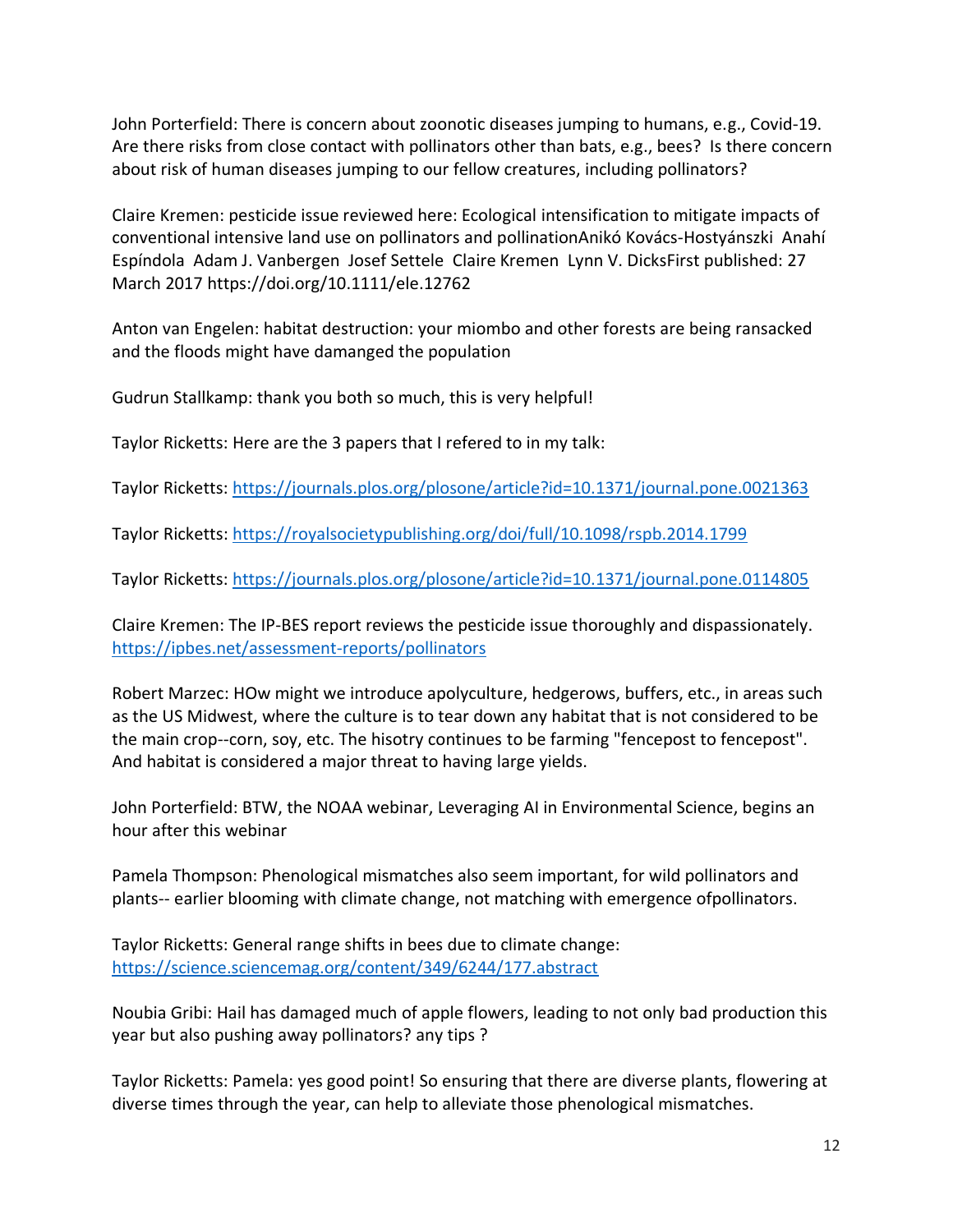Hien Ngo: Two more papers on top of the one Taylor cited here is https://science.sciencemag.org/content/367/6478/685.abstract?casa\_token=ychpQXb8ocAAAAA:RzGSvfdw6rGAqBKKrcblRqMMxK33Hv6LraewZIHw- t46ODzWgpvdCELkBVbCse3dfUwO\_FaCodeUq4

Emiliano Pioltelli 2: someone know study that investigate the relationship beetween animalpollination and content of micronutrients in fruits?

Hien Ngo: DOI: 10.1126/science.aax8591

Claire Kremen: hi Hien!

Hien Ngo: Great talk all three

Robert Marzec: Lark et. al. 2020 showed that we've lost a million acres of habitat a year in the last 15 yeasr in the Midwest in order to increase the area of the "main crop."

Claire Kremen: Loss of agriculturla productivity on arable lands is a huge problem, Robert, I agree. This loss also argues for restorative farming methods such as I have been advocating. While sometimes such methods can be less productive in the short term -- these are the methods we need to restore from situations of loss.

Diana Tixi: How can we convince people to help us in the protection of wild bees if it is known that the 80% of global pollination is provided by only 2% of bees species?

Sara: There is a lot written about the high cost of healthy diets and how they are prohibitively expensive for poor people around the world. I'm wondering how pollinator deficits might exacerbate this trend? Has this been looked at?

Elon Gilbert: Thanks to Claire et al for good general guidelines on acomodation CC effects. I was also wondering if plans addressing CC effects in specific locations are taking polinator impacts and mitigative measures onto account. A diversified farming system is a good general approach, but the challenges associated woith that can be major for example in paddy dominate areas of S/SE Asia.

Emiliano Pioltelli 2: Thank you very much for the response!!

Rangaswamy Muniappan: Reccomending bio-pesticides in crop protection will have less or no adverse impact to polinators. Conservation biological control is another activity should be considered.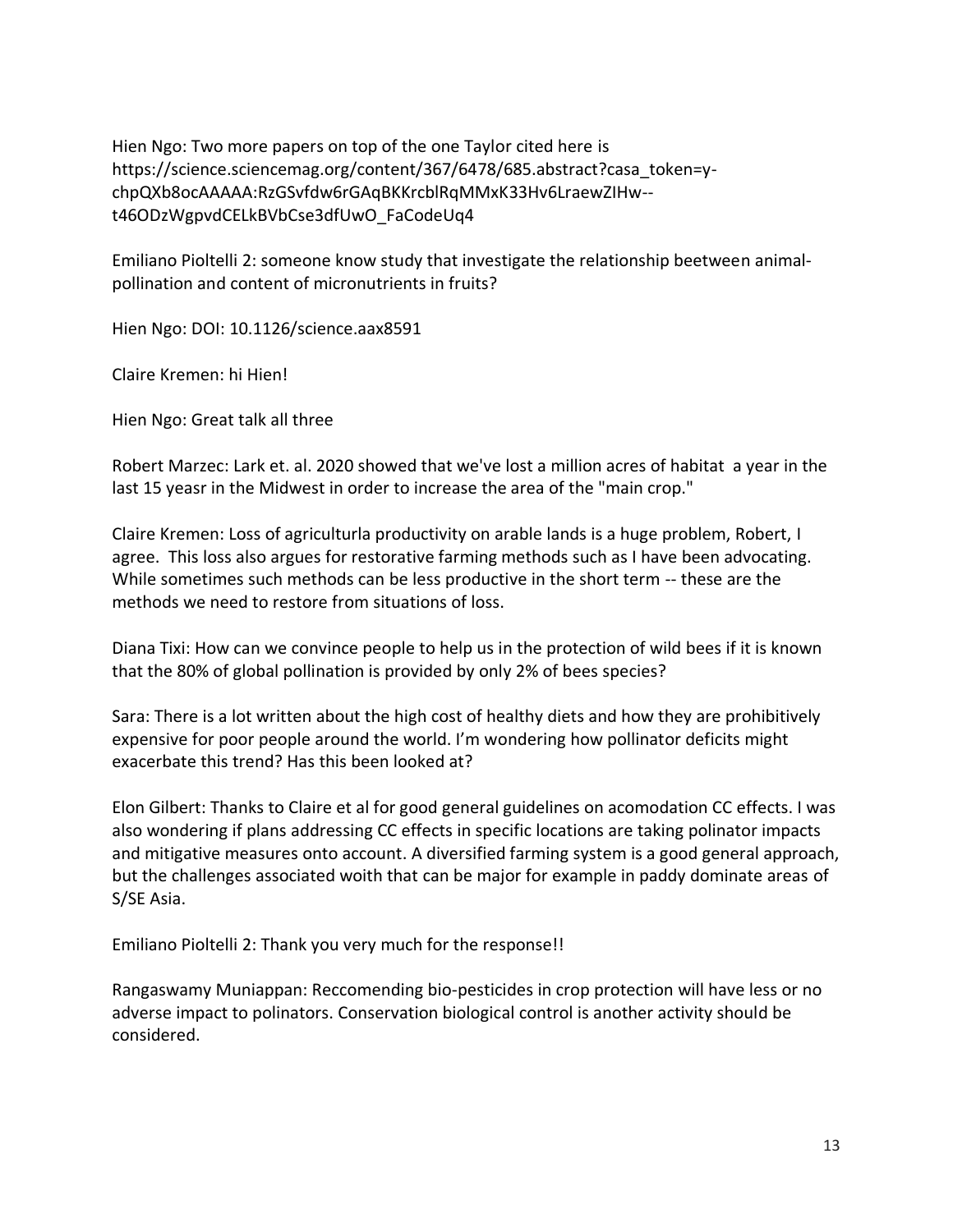Brent Simpson: In addition to the direct impacts of CC on pollenators, there are indirect effects due to chnages to atmostpheric chemistry , e.g., https://royalsocietypublishing.org/doi/10.1098/rspb.2016.0414

Elon Gilbert: CC ., specifically sea level rise is force major changes in farming systems in areas like the Mekong Delta so how to adjust pollinatprs to evovling farming systems - moving targets!!!

Claire Kremen: Great answer from Taylor on the need for multiple species. This general phenomenon has also been found for many other ecosystem services so its a general principle in support of biodiversity

Brent Simpson: due to the well-mixed nature of the atmosphere the nature of the moving target is different

Diana Tixi: Thank you a lot for your answer

JESSICA BAROGA-BARBECHO: The time of pesticide/any chemical application to the crops will have an adverse effect on the pollinators. We usually advise our farmers in the Philippines that if application of pesticide in their crops is inevitable, they can do it in the late afternoon where most pollinators are less abundant (since we know most of our bee pollinators gathers food in the morning). This was based on our study in mango.

Claire Kremen: Agree with Jessica on timing of pesticide application (if you have to do it). Agree with Rangaswamy -- much better to do conservation biological control (aka natural pest control) then to use pesticides!

Sara: Thanks for your answer, Taylor!

Claire Kremen: go ahead Taylor!

Eva Christensen: It's a fallacy that "biopesticides" or organic pesticides are safe for all pollinators. One article: "Common organic pesticides (biopesticides) found 'acutely toxic' to honey bees" [https://geneticliteracyproject.org/2015/10/06/common-organic-pesticides](https://geneticliteracyproject.org/2015/10/06/common-organic-pesticides-biopesticides-found-acutely-toxic-honey-bees/)[biopesticides-found-acutely-toxic-honey-bees/](https://geneticliteracyproject.org/2015/10/06/common-organic-pesticides-biopesticides-found-acutely-toxic-honey-bees/)

JESSICA BAROGA-BARBECHO: I agree with Eva. May it be organic or natural pesticides, still it is not safe for our pollinators

Noubia Gribi: I can't hear anythine suddenly

Noubia Gribi: bad connection?

Dick Tinsley 2: thank you for very interesting webinar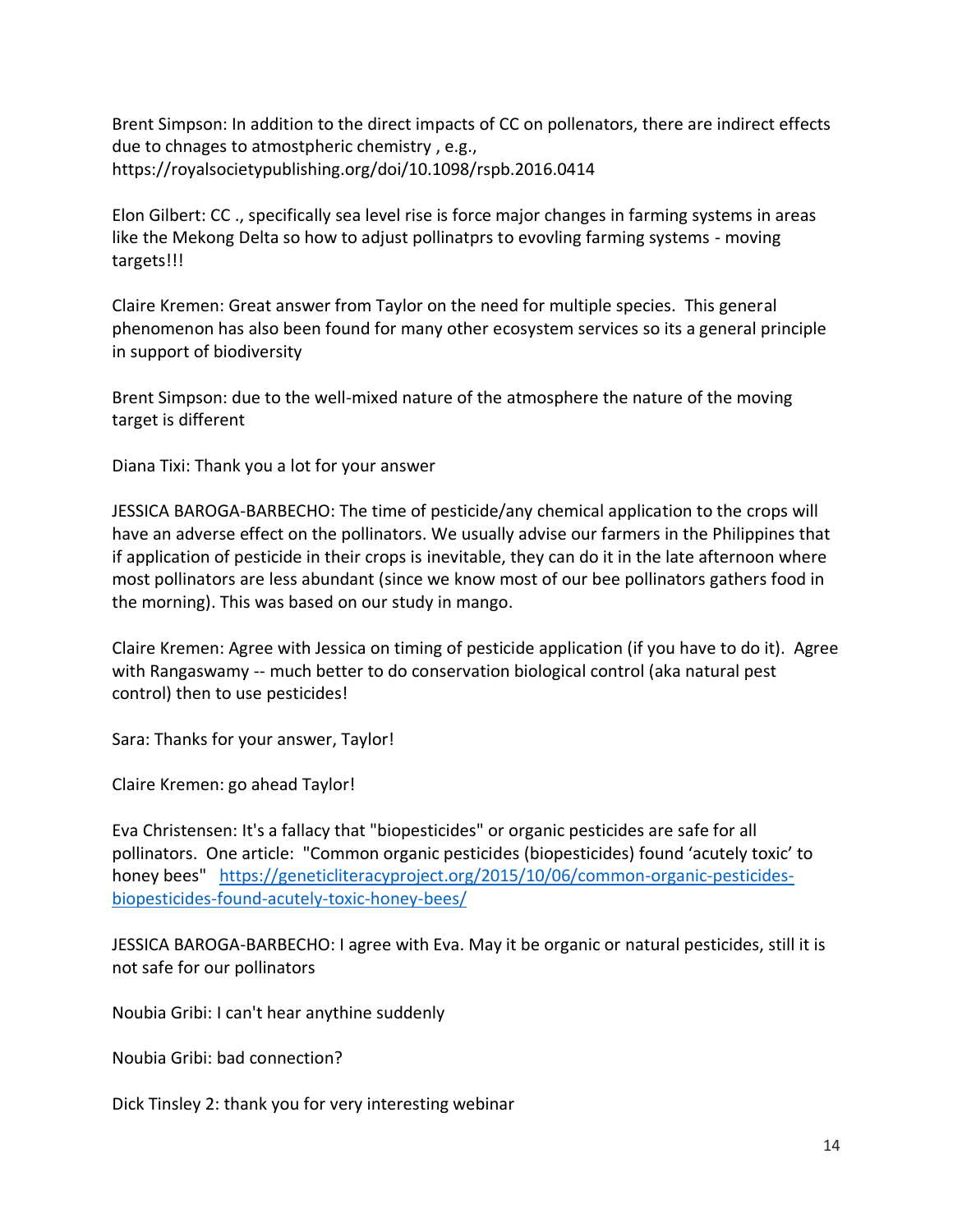Smitha Krishnan: @Sara Carlson: the dependence f pollinator dependent crops is higher in develping countries and hence I expect the impact will be higher in developing countries

John Porterfield: This webinar was fantastic!

Claire Kremen: Diversified agroecological systems are good for pollinators, and can also provide a wider array of nutritional resources for people. So, adding to what Taylor was saying about how loss of pollinators could increase prices for micronutrient rich foods and negatively affect poor people, the converse is -- more diversified farms can help farmers themselves and local communitieis too with providing micronutrient dense foods.

Noubia Gribi: anything

JESSICA BAROGA-BARBECHO: Thank you to all the speakers for the very interesting topics!

Collin VanBuren 4: Thank you all so much, this has been really great!

Eva Christensen: EXCELLENT webinar!

Taylor Ricketts: Here's one of the only studies I know that directly measures nutrient content from pollination. AFter a quick search just now, I see few others. https://journals.plos.org/plosone/article?id=10.1371/journal.pone.0090082

Raymond Grant: Thank you for this useful webinar!

Adam Ahmed - Agrilinks: @Noubia, sorry about the audio issues you experienced. I'll have the recording up on the Agriliinks Event page in the next couple days.

Kate Gallagher: NOTE: We've been grabbing all of the links to papers & other resources that have been posted. We will include the list in a follow up email.

Taylor Ricketts: great point from Smitha about developing countries having higher proportion of pollinator dependent crops.

Noubia Gribi: @Adam thank you much appreciated

Claire Kremen: See papers by Remans and DeClerck (I can't find them right now) on role of diversified agriculture in nutrition

Tereza Giannini: thank you all! great webminar!

Claire Kremen: Great, challenging questions from the audience!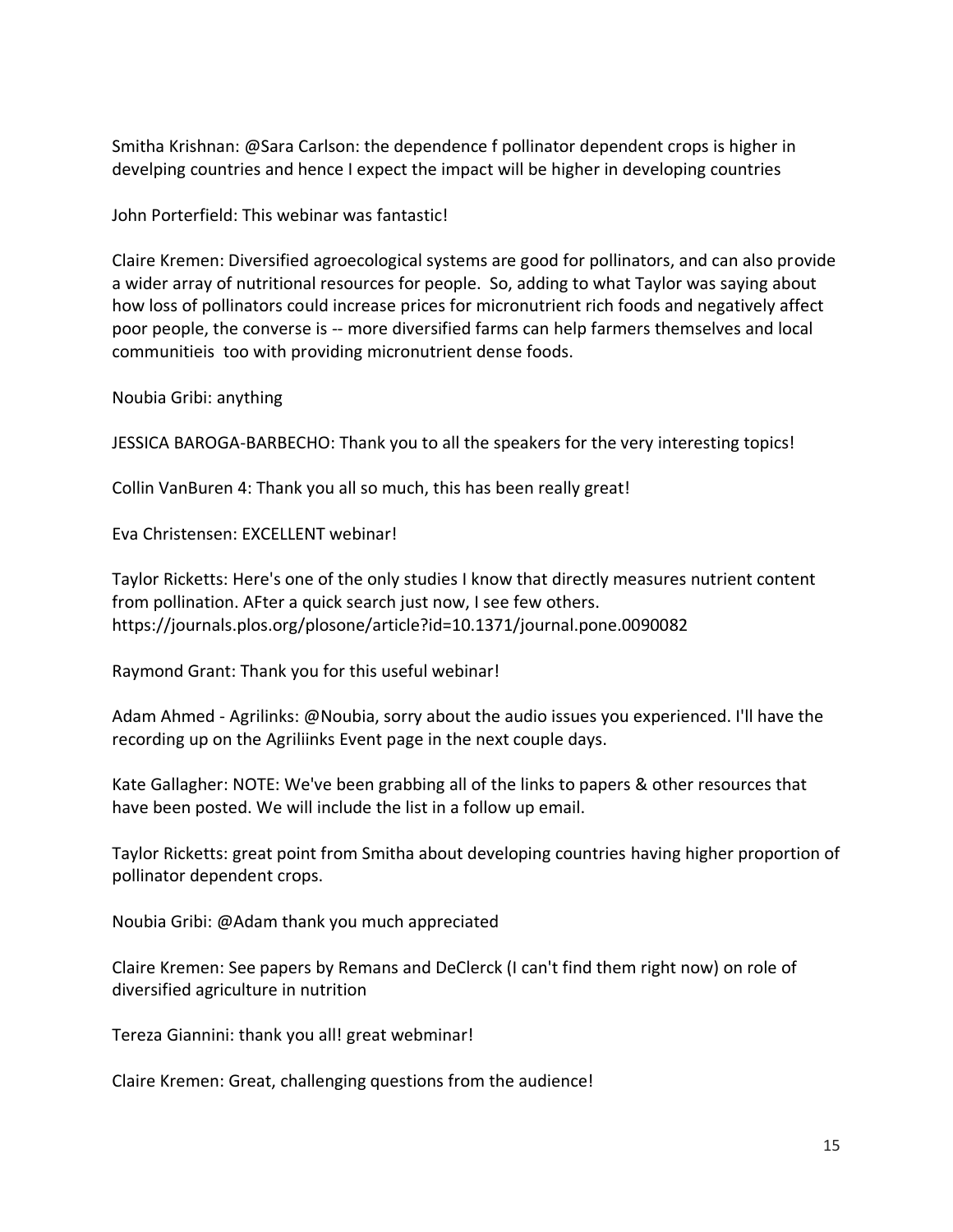Zachary Baquet (USAID): We will shortly put up some polls to learn about your experience of today's webinar. Please stick around and help us to improve our future webinars

JESSICA BAROGA-BARBECHO: will you be providing certificate for this webinar?

Michael Butschek: Thanky you very much for the impressiv informativ presentations! excellent webinar, very interesting Questions and answers, and thanks for the links, wish you a good evening!

Noubia Gribi: excellent webinar, useful information, thank you so much!

Manuel Narjes: Here a recent valuation of pollination services based on a hypothetical sudden loss of pollinators worlwide and for the specific case of Germany

Manuel Narjes:<https://www.sciencedirect.com/science/article/pii/S0921800920300793>

Brent Simpson: Thanks to the presenters and USAID for putting on this webinar

Claire Kremen: Thank you Rob, its great to hear about moving towards a more diversified agriculture!

Taylor Ricketts: @celestina: email me if you want the answer to yoyur question, OK?

Kate Gallagher: Thanks everyone for a truly engaging and interesting webinar!

Elon Gilbert: Good final cpmments, Rpb. Lots of career ideas for young people considering careers in ag development whereever they live

Christine Urbanowicz 5: thank you!

Celestina Jochua: Thank you

Taylor Ricketts: Thanks all!

Noubia Gribi: thank you

Svenja Bänsch: Thank you :)

Mukundi Mukundamago: thank you

Diana Tixi: thank you

Pamela Thompson: thanks! Great presentations